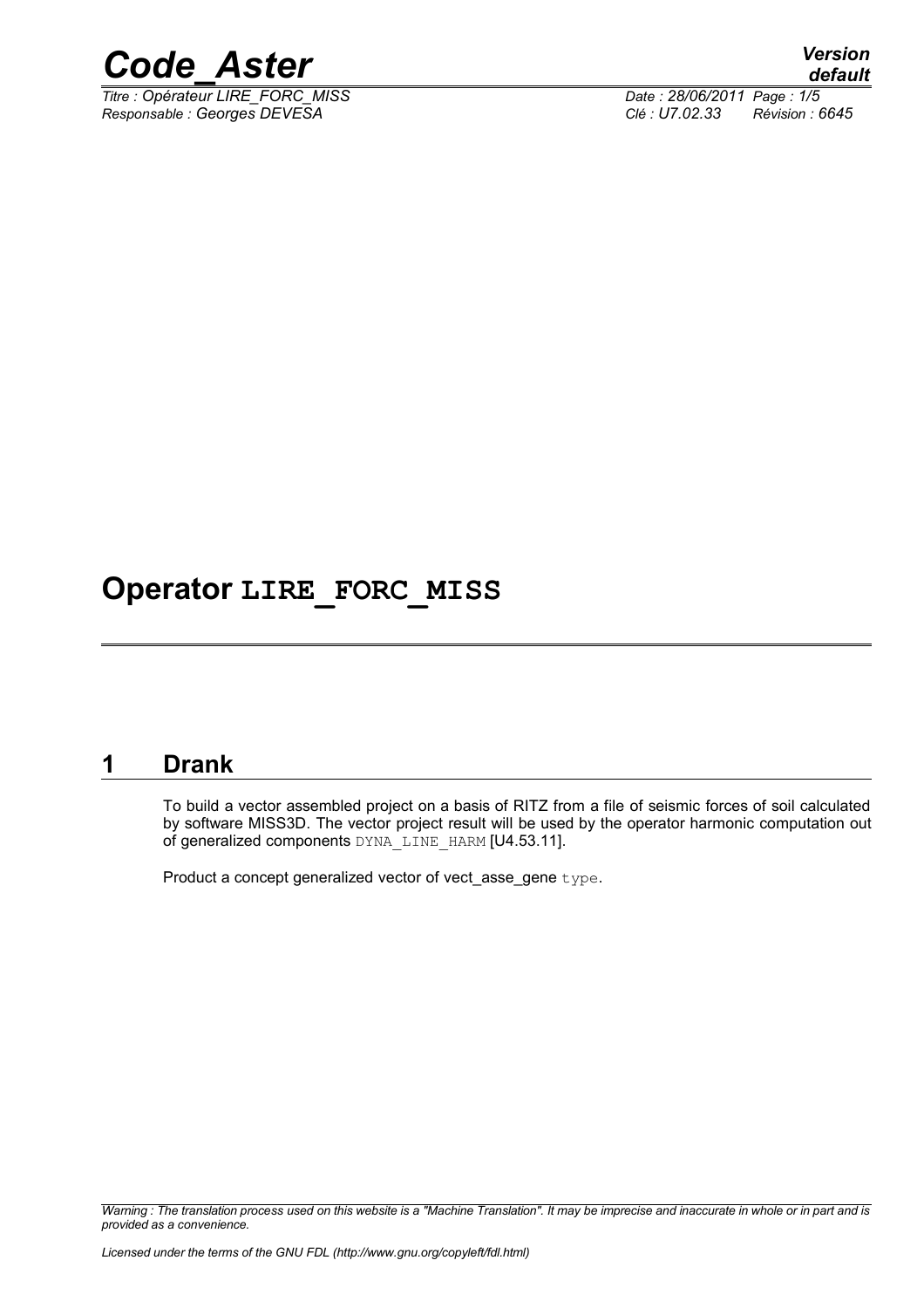# **Code Aster**

Titre : Opérateur LIRE\_FORC\_MISS<br>Responsable : Georges DEVESA

default Date: 28/06/2011 Page: 2/5 Clé : U7.02.33 Révision : 6645

**Version** 

### **Contents**

Warning : The translation process used on this website is a "Machine Translation". It may be imprecise and inaccurate in whole or in part and is provided as a convenience.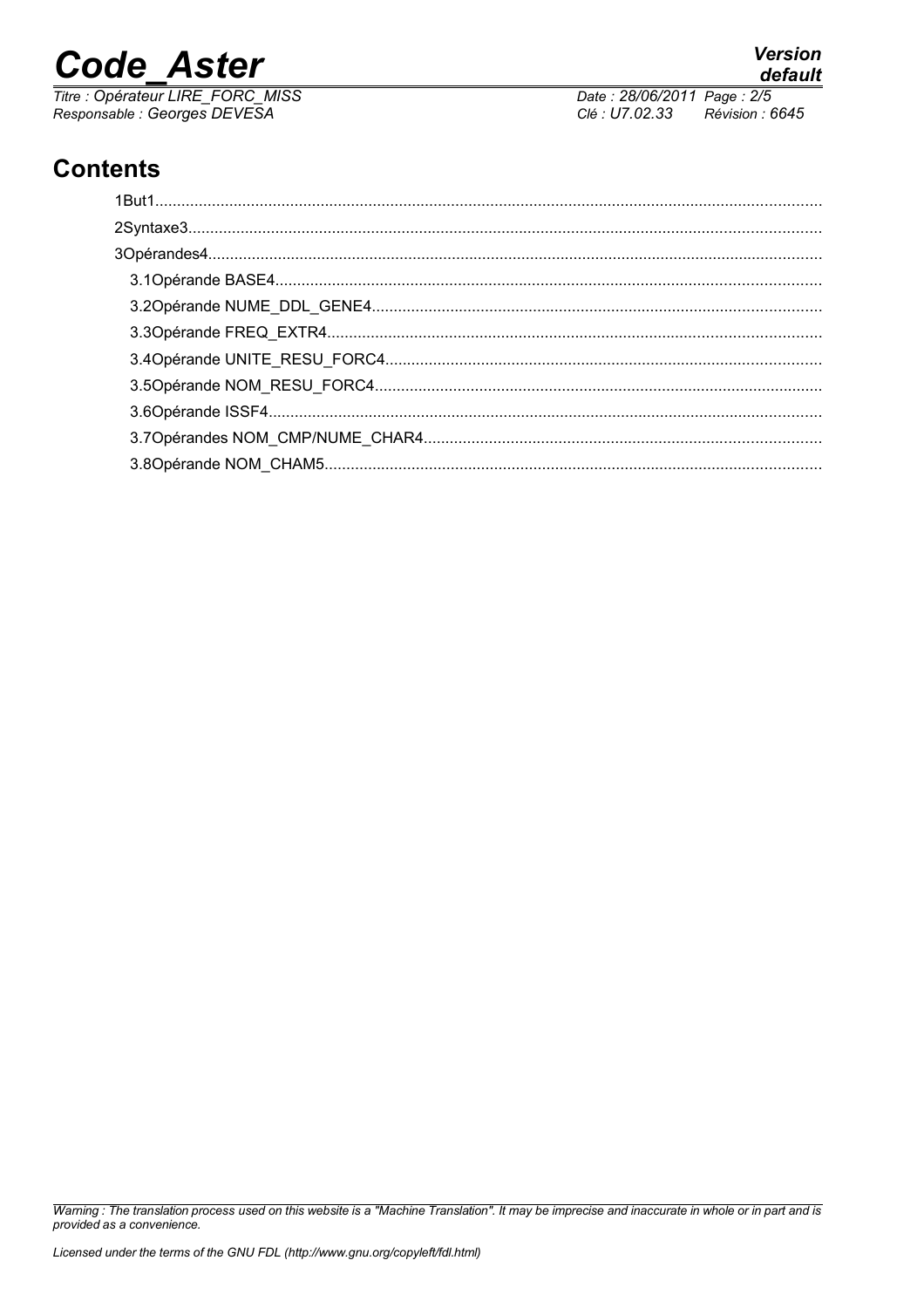# *Code\_Aster Version*

*Titre : Opérateur LIRE\_FORC\_MISS Date : 28/06/2011 Page : 3/5 Responsable : Georges DEVESA Clé : U7.02.33 Révision : 6645*

#### **2 Syntax**

vecgene [vect\_asse\_gene] = LIRE\_FORC\_MISS

| $\left(\rightarrow$ BASE = ba,                        | [mode meca]       |
|-------------------------------------------------------|-------------------|
| ◆NUMÉRIQUE_DDL_GENE =nu_gene,                         | [nume_ddl_gene]   |
| $\bullet$ FREQ EXTR =freq ,                           | [R8]              |
| $\Diamond$ UNITE RESU_FORC =/uresfor , [I]<br>$/30$ , | [DEFAULT]         |
| ♦ NOM RESU FORC =nresfor<br>$\mathbf{K}$ [kN]         |                   |
| $\Diamond$ ISSF =<br>"NON",<br>/ $"OUT',$             | [DEFAULT]         |
| / "QUICKLY",<br>/ $"ACCE",$                           |                   |
| $\blacklozenge$ /NOM CMP<br>"DX"<br>$=$<br>/ $"DY",$  |                   |
| / $"DZ",$<br>/NUME CHAR<br>$=$ numec                  | $\lceil 1 \rceil$ |

**)**

*Warning : The translation process used on this website is a "Machine Translation". It may be imprecise and inaccurate in whole or in part and is provided as a convenience.*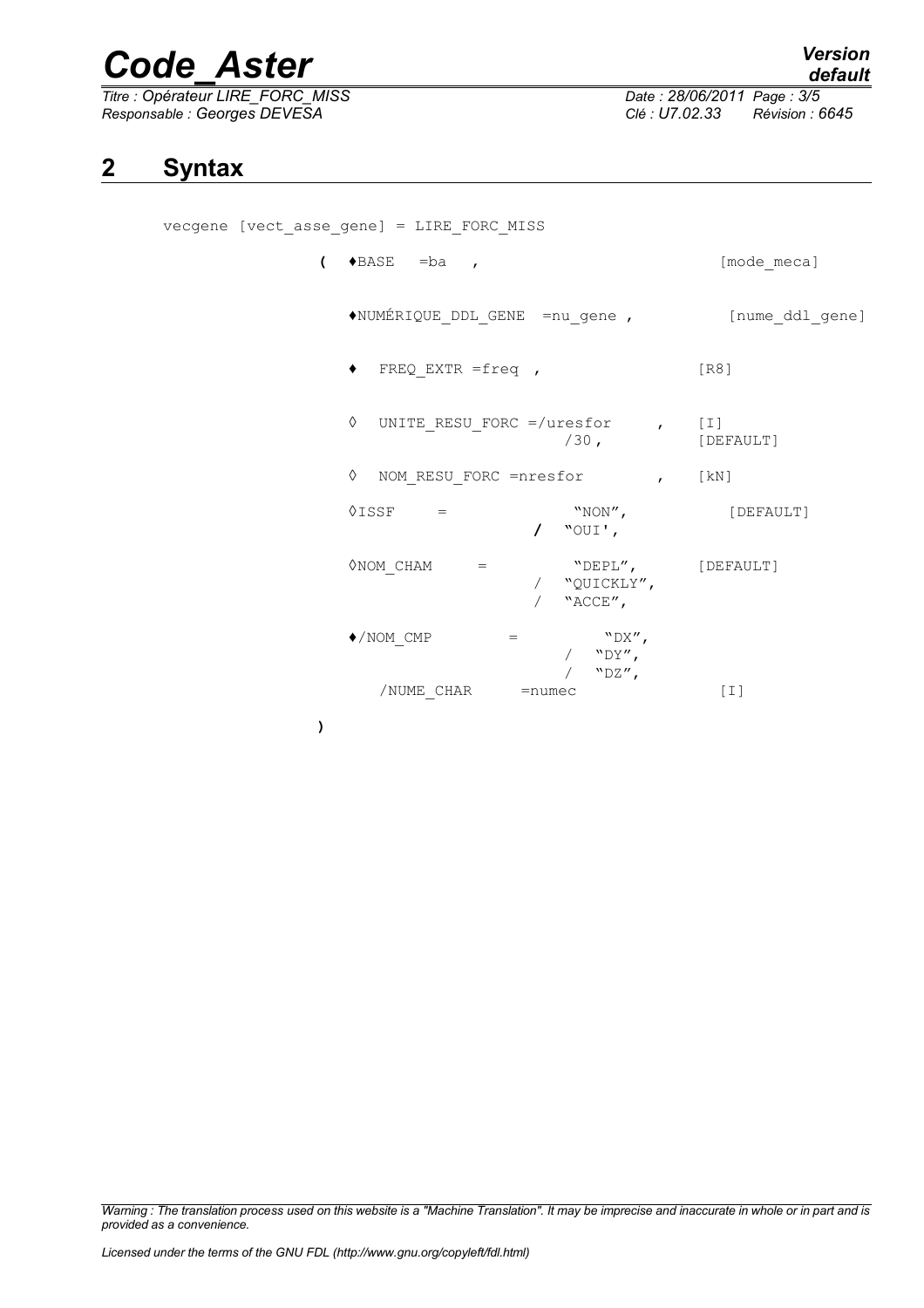# *Code\_Aster Version*

*Titre : Opérateur LIRE\_FORC\_MISS Date : 28/06/2011 Page : 4/5 Responsable : Georges DEVESA Clé : U7.02.33 Révision : 6645*

### **3 Operands**

#### **3.1 Operand BASE**

 $\triangle BASE = Ba$ 

Concept of the mode\_meca type which contains the vectors defining the subspace of projection.

#### **3.2 Operand NUME\_DDL\_GENE**

♦NUMÉRIQUE\_DDL\_GENE = nu\_gene

generalized Classification built on the basis Ba.

#### **3.3 Operand FREQ\_EXTR**

 $\triangle$ FREQ EXTR = freq

Actual value of the frequency of extraction of the seismic forces of soil.

#### **3.4 Operand UNITE\_RESU\_FORC**

 $\bullet$  LOGICAL UNITE\_RESU\_FORC =

uresfor Unit of the file of the seismic forces of soil previously calculated by MISS3D with MACRO MISS 3D in postprocessing and data like entry in the profile of study.

#### **3.5 Operand NOM\_RESU\_FORC**

♦ NOM\_RESU\_FORC = nresfor

local Name in the draft study of MISS3D of the file of the seismic forces of soil previously calculated by MISS3D with MACRO\_MISS\_3D in postprocessing. That intervenes for example in the case of tilted waves or of point sources.

#### **3.6 Operand ISSF**

 $\triangle$ ISSF = / "NON", / "OUI',

> If "OUI', taken into account of the format specific to the studies by MISS3D in interaction soilstructure-fluid in accordance with this same key word in MACRO\_MISS\_3D.

#### **3.7 Operands NOM\_CMP/NUME\_CHAR**

 $\bigwedge^{\bullet}/\text{NOM}$  CMP = / "DX",  $/$  "DY",

 $"$ <sup>DZ</sup>",

Name of the component corresponding to a direction of incidental seismic field. NUME  $CHAR =$  numec

*Warning : The translation process used on this website is a "Machine Translation". It may be imprecise and inaccurate in whole or in part and is provided as a convenience.*